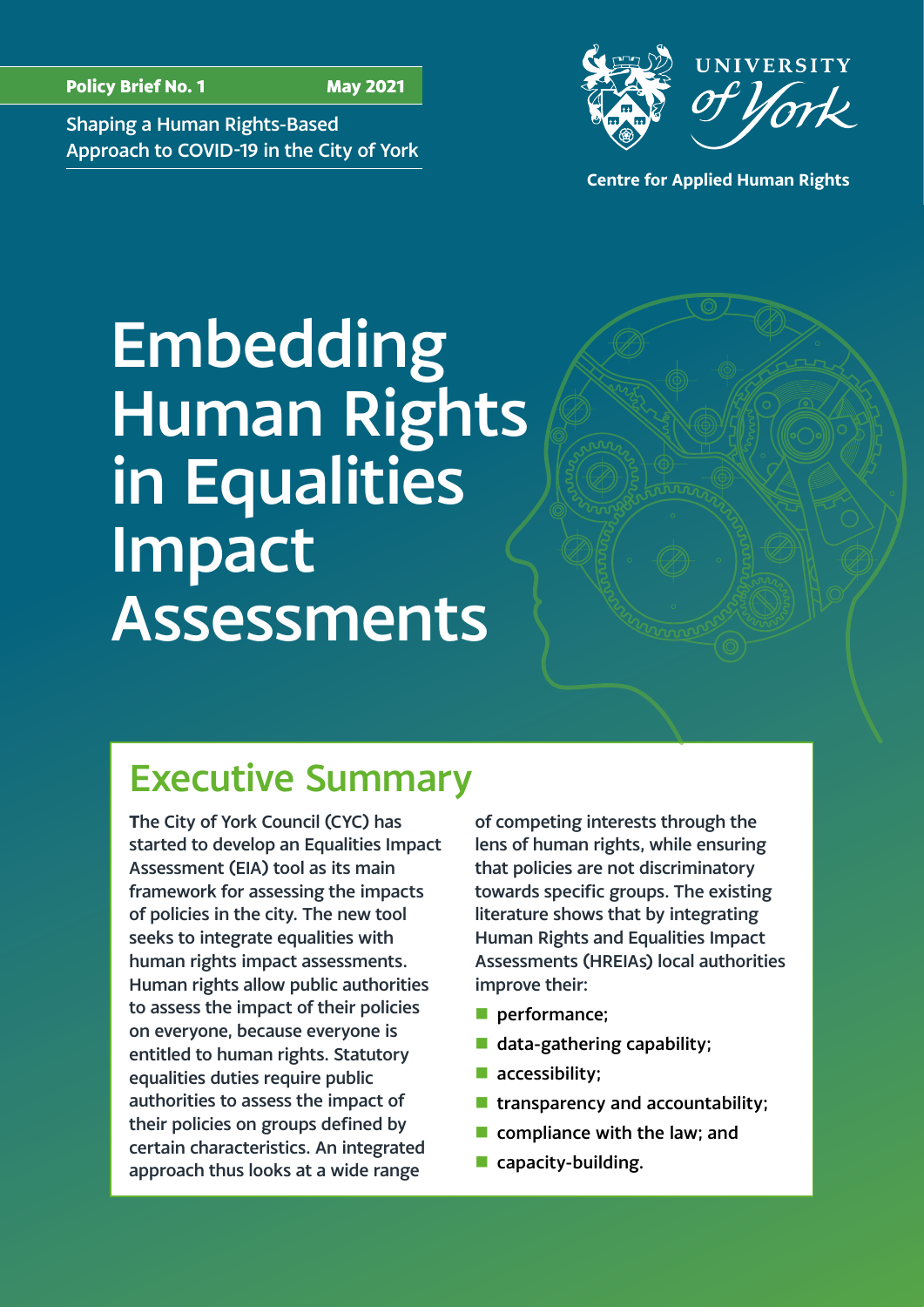

## <span id="page-1-0"></span>**Background**

**HREIAs – or, more frequently, Equalities and Human Rights Impact Assessments (EHRIAs) – are tools to ensure that the equalities and human rights implications of a given policy are taken into consideration when developing that policy (***ex ante***) or to assess the equalities and human rights impact of a policy once this has been implemented (***ex post***)[.1](#page-7-0)**

**Section 6 of the Human Rights Act 1998** makes it unlawful for a public authority to act in a way that is incompatible with a right included in the Act. This means that when people are interacting with a public body, the officials involved must respect, protect and fulfil their human rights.<sup>[2](#page-7-0)</sup> Moreover, under **Section 149 of the Equalities Act 2010**, public authorities in the UK have a statutory equality duty to advance equality of opportunities and eliminate discrimination in the exercise of their functions. Section 149 lists a number of protected characteristics that public authorities must consider: age, disability, gender reassignment, marriage and civil partnership, race, religion or belief, sex and sexual orientation. By integrating human rights into EIAs, public bodies are able to better meet their obligations under the Human Rights Act 1998. HREIAs present three distinct advantages:<sup>[3](#page-7-0)</sup>

- a. They broaden the scope of impact assessments because they apply to everyone and not just to individuals with one or more protected characteristics;
- b. They allow public authorities to balance competing rights, interests and risks;
- c. They highlight any adverse human rights impacts of prospective policies[.4](#page-7-0)

## **CASE STUDY: RENFREWSHIRE PILOT**

**During 2013 and 2014, a pilot impact assessment was developed in Renfrewshire to assess the human rights implications of changes to the provision of advice services.** 

- a. Among other things, the evidence gathered as part of the pilot showed that changes to advice services would require **internal and external information sharing.**
- b. The assessment showed that this would likely impact clients' **privacy rights (Human Rights Act 1998, Schedule 1, Article 8)***.* An equalities only impact assessment would not have evidenced this specific potentially adverse impact.
- c. While recognising that **information sharing could improve the service provided to customers**, it was recommended that any commissioning or procurement of advice services which included internal or external information sharing should provide clarity as to how data would be shared in accordance with the relevant privacy standards.

SOURCE: Scottish Human Rights Commission, 'Are there examples of human rights impact in the pilot studies?' available at *<http://eqhria.scottishhumanrights.com/eqhriapilotaddvalue.html>*

The City of York Council has already developed tools to assess the impact of their policies. The 'Better Decision Making' tool was developed to help public servants to assess the equalities, social, economic and environmental impact of new proposals. In addition, the Council is developing an EIA tool, which requires public servants to list the human rights impacts of the policies assessed. The CYC has also developed a guidance on how to fill out EIAs and will soon be piloting the new tool. This policy brief identifies some good practices and principles to ensure that the human rights component of the Council's EIA tool is not limited to a mere tokenistic checklist exercise.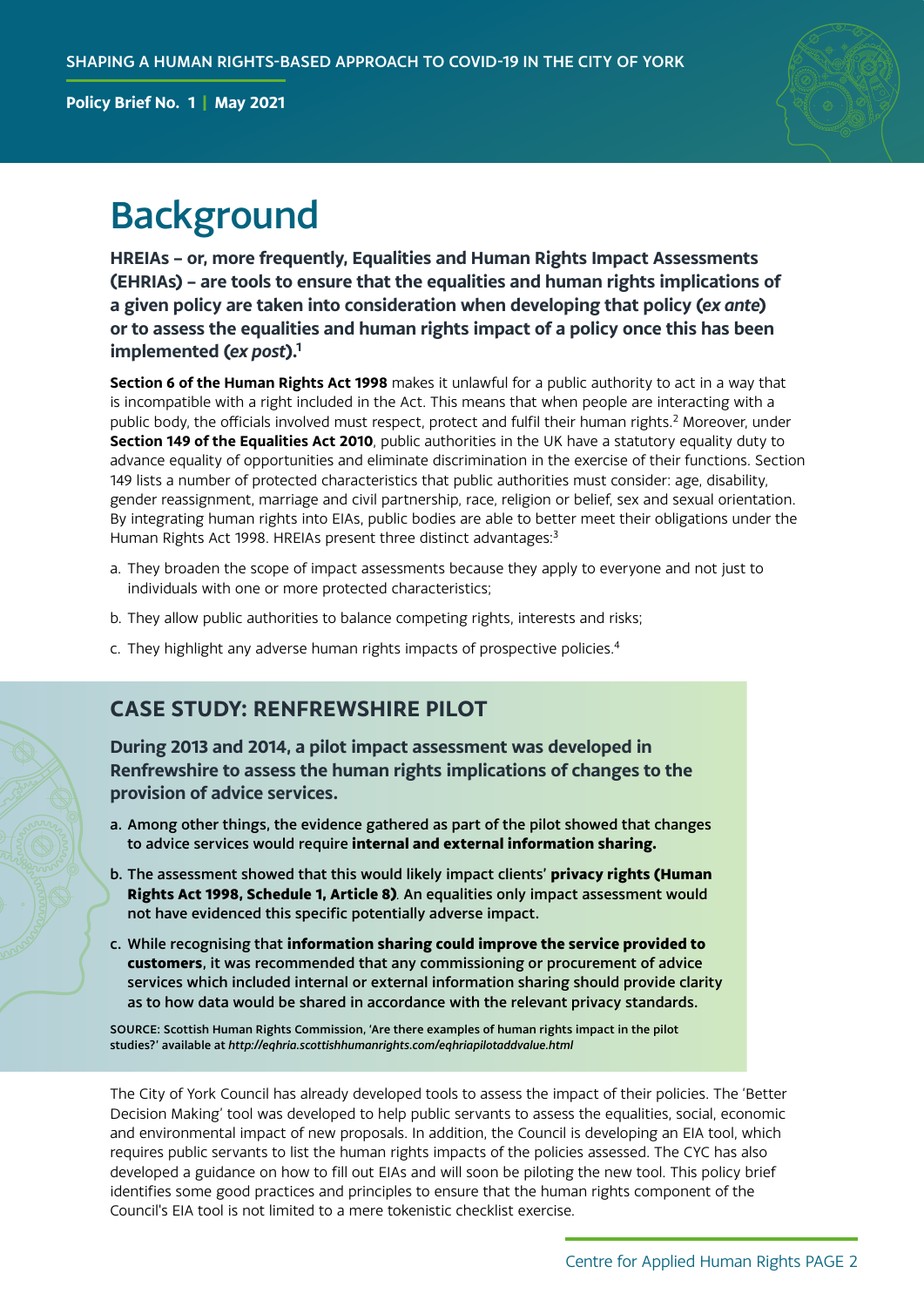

## <span id="page-2-0"></span>What does a human rights-based approach look like?

Both the Scottish and Australian Human Rights Commissions, the national human rights institutions for Scotland and Australia entrusted with promoting and defending human rights, use the PANEL Principles to anchor their human rights-based approach. A summary of these principles is included in the table below with some general examples:<sup>5</sup>

| <b>Principle</b>                                                                               | <b>Example</b>                                                                                                                                                                                                                                       |
|------------------------------------------------------------------------------------------------|------------------------------------------------------------------------------------------------------------------------------------------------------------------------------------------------------------------------------------------------------|
| <b>Participation of everyone whose</b><br>rights are affected by the<br>decisions being taken. | The identification of the risks to human rights involved in a<br>given policy is carried out with service users.                                                                                                                                     |
| <b>Accountability of the authorities</b><br>involved in the decisions.                         | The official entrusted to carry out the risk assessment is<br>clearly identified, and information is provided in relation to<br>how a decision can be challenged.                                                                                    |
| <b>Non-discrimination and equality</b><br>for all individuals and groups.                      | Professionals working with service users and service users<br>themselves contribute their assessment of how a given policy<br>may affect them in relation to their human rights as well as<br>their protected characteristics.                       |
| <b>E</b> mpowerment of individuals and<br>groups to effectively exercise<br>their rights.      | Council staff and service users involved in the assessment<br>are provided with education and information about their<br>human rights and the relevance of human rights in their<br>work and lives.                                                  |
| <b>Legality of rights and decisions.</b>                                                       | The outcome of a risk assessment complies with requirements<br>set out in the Human Rights Act 1998. For example, a decision<br>to interfere with a given human right is lawful, pursues a<br>legitimate purpose and is necessary and proportionate. |

## Examples from the UK

Aberdeen City Council has published detailed guidance on how to conduct EHRIAs and has drafted a well-structured template for assessing the equalities and human rights impact of its planned policies and decisions[.6](#page-7-0)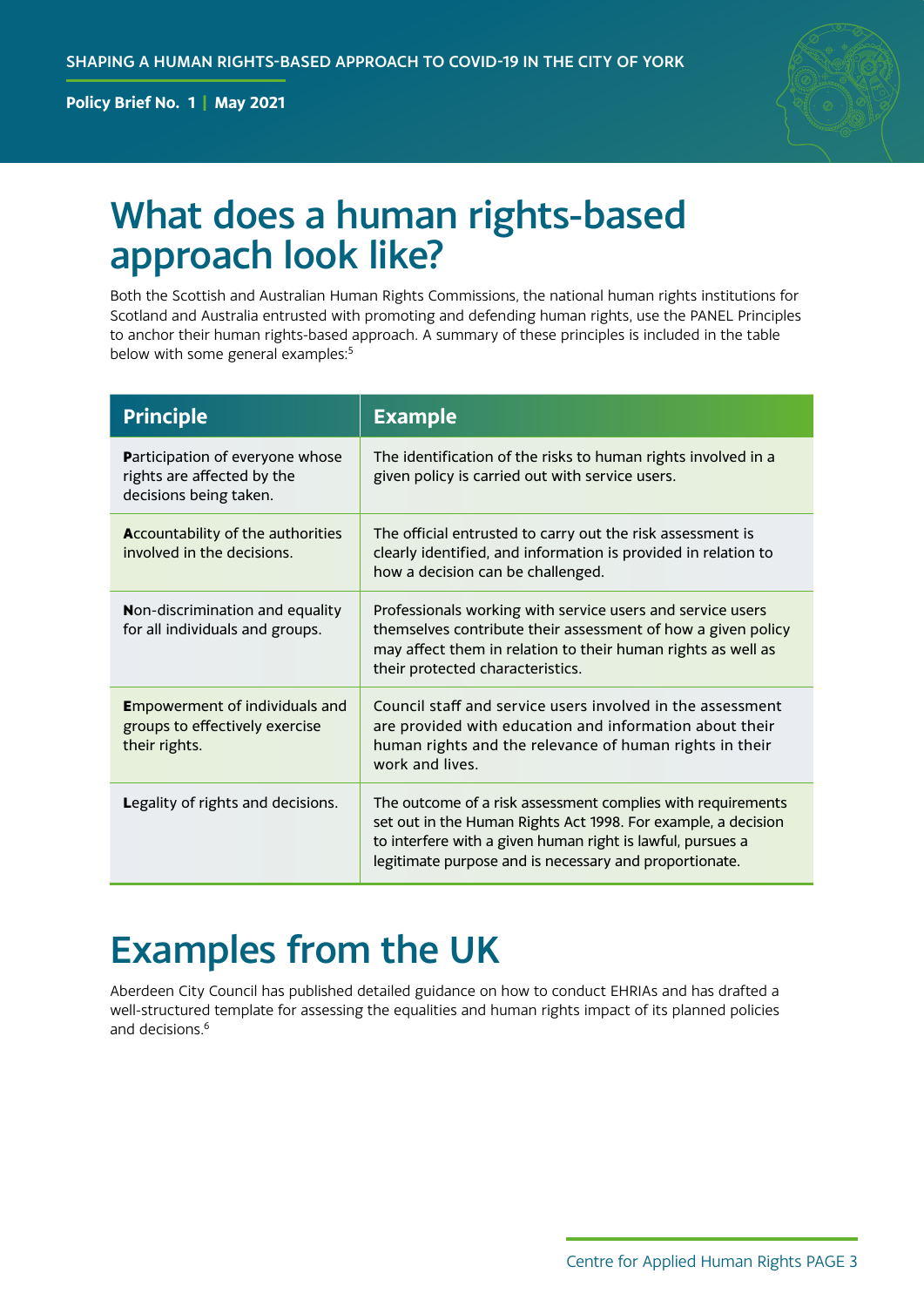

### **CASE STUDY: ABERDEEN CITY COUNCIL'S EHRIA TEMPLATE**

- In its guidance on completing EHRIAs, Aberdeen City Council recognises the importance of the Human Rights Act 1998 and its significance for public authorities in the UK.
- **n** Section 3 of the EHRIA template requires the officer in charge of the assessment to determine early on what human rights data are available in relation to the proposed action and whether any additional data could be identified through consultations with the relevant stakeholders (see Figure 1 below).
- **n** Section 5 of the EHRIA template includes a rights checklist that Council officers must review when considering the impact of prospective policies or decisions. This includes all the rights in the Human Rights Act, and it requires the public servant to explain on what evidentiary basis the specific human rights impact has been assessed (see Figure 2 on page 5 – note that the picture does not show all human rights included in the list).
- $\blacksquare$  The adjoining explanatory note makes it clear that officers need to consider whether any permissible limitation of one of the rights in question complies with the legality, necessity and proportionality requirements set out in the Human Rights Act 1998.

SOURCE: Aberdeen City Council, 'Equality and Human Rights Impact Assessments' available at *[https://www.aberdeencity.gov.uk/services/people-and-communities/equality-and-diversity/equality-and-human](https://www.aberdeencity.gov.uk/services/people-and-communities/equality-and-diversity/equality-and-human-rights-impact-assessments)[rights-impact-assessments](https://www.aberdeencity.gov.uk/services/people-and-communities/equality-and-diversity/equality-and-human-rights-impact-assessments)*

### **3: Equality and Human Rights Impact Assessment (See Paragraph 3 of the Guide.)**

| a What are the aims and intended effects of<br>this function?                                                                                                                        |               |
|--------------------------------------------------------------------------------------------------------------------------------------------------------------------------------------|---------------|
| b What equality and human rights data is<br>available in relation to this function?                                                                                                  | Equality:     |
|                                                                                                                                                                                      | Human Rights: |
| c List the outcomes from any consultation<br>that relate to equalities and/or human rights<br>issues e.g. with employees, service users,<br>Unions or members of the public that has | Equality:     |
| taken place in relation to the proposal.                                                                                                                                             | Human Rights: |

Figure 1

Centre for Applied Human Rights PAGE 4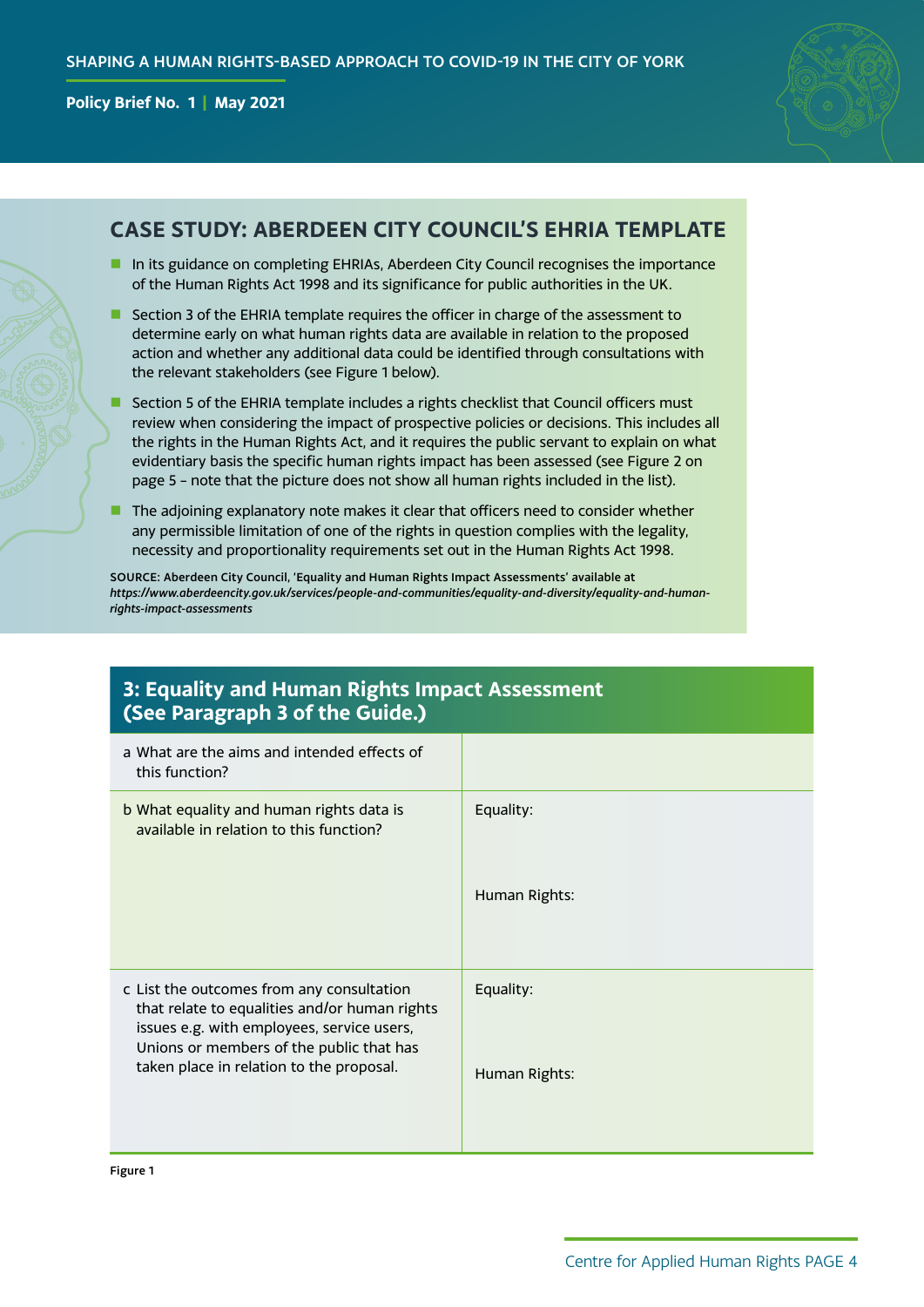

### <span id="page-4-0"></span>**5: HUMAN RIGHTS IMPACT ASSESSMENT – TEST (See Paragraph 5 of the Guide.)**

Does this function have the potential to impact on an individual's Human Rights? Evidence of impact and, if applicable, justification where the impact is proportionate should be provided. **The particular function should be lawful, necessary and proportionate.**

Proportionality: The principle of proportionality in human rights law means that when undertaking any function that interferes with a Convention right, **a public authority must interfere with that right as little as possible, only going as far as is necessary to achieve the desired aim.**

Any interference with a Convention right should be carefully designed to meet the objective in question and must not be arbitrary or unfair. Do not "use a sledgehammer to crack a nut".

#### (See Appendix 3 of the Guide for more details)

| <b>ARTICLES</b>                                                                                      | <b>EVIDENCE</b> |
|------------------------------------------------------------------------------------------------------|-----------------|
| Article 2: Right to life                                                                             |                 |
| <b>Yes</b><br>No                                                                                     |                 |
|                                                                                                      |                 |
| Article 3: Right not to be subjected<br>to torture, inhumane or degrading<br>treatment or punishment |                 |
| <b>Yes</b><br><b>No</b>                                                                              |                 |
| Article 4: Prohibition of slavery and<br>forced labour                                               |                 |
| <b>No</b><br><b>Yes</b>                                                                              |                 |
|                                                                                                      |                 |

Figure 2

Practice examples can also be found in England, albeit sparse.. Leicestershire County Council, for example, has embedded human rights in its EIAs since 2014-2015 in a similar way to Aberdeen City Council.<sup>7</sup> Preston City Council's guidance on EHRIAs includes human rights among other issues that Council officers should consider in addition to the protected characteristics under the Equalities Act 2010, but does not include a comprehensive rights checklist.<sup>[8](#page-7-0)</sup>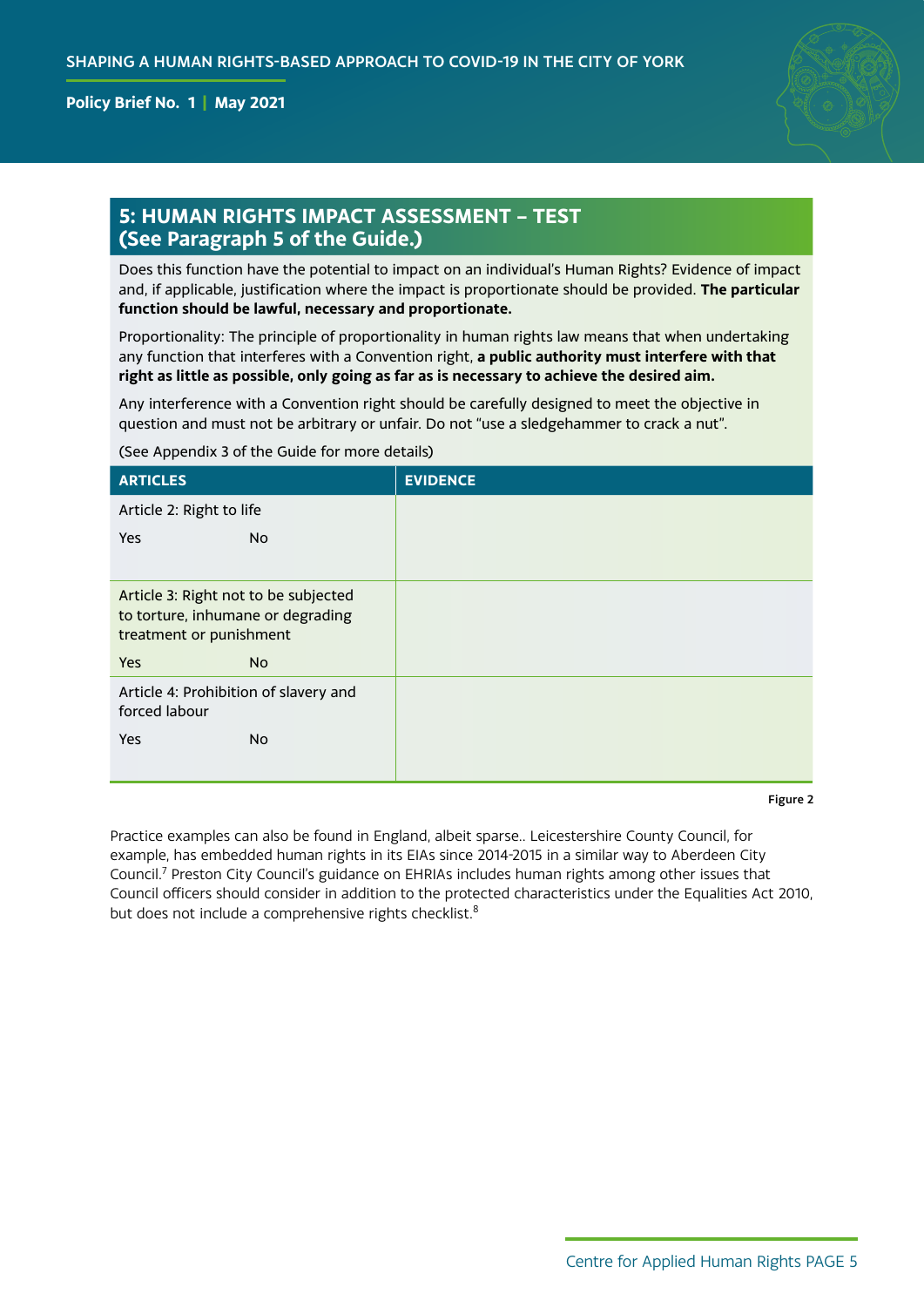

## <span id="page-5-0"></span>**Why carry out HREIAs?**

The literature and practice on HREIAs<sup>[9](#page-7-0)</sup> and human rights based approaches<sup>10</sup> suggest that these can add value in the following ways:

**Performance** – supporting efficient, effective and reasonably priced delivery of public services that respond to the needs and circumstances of people. HREIAs allow public authorities to identify any adverse human rights impacts and determine the best action to prevent, mitigate or remedy such impact.

**Data gathering** – highlighting (human rights) data gaps, and thereby direct local authorities to collect and act upon improved data.

**Accessibility** – facilitating relationship-building between public authorities and people through meaningful participation of communities that are affected by the delivery of public services.

**Transparency and accountability** – enabling the recording of the impact of the decisions and how concerns have been addressed.

**Compliance** – ensuring that decisions comply with the law, thus reducing the legal and financial risks associated with litigation.

**Capacity-building** – raising awareness among all those involved in the assessment about the rights and responsibilities involved, and informing learning in view of future decision-making processes.

#### **Examples from the UK**

Several public bodies across the UK have integrated human rights into their equalities impact assessment models and processes. Between 2012 and 2014, the Equality and Human Rights Commission Scotland and the Scottish Human Rights Commission<sup>11</sup> worked with Fife Council and Renfrewshire Council to improve their equalities impact assessment tools by piloting a joint EHRIA tool.<sup>12</sup>

## **CASE STUDY: FIFE CITY COUNCIL**

- **n** An independent baseline study showed that Council senior officers in Fife had a good understanding of equalities but a relatively poor awareness of human rights. Council officers received training in equality and human rights.
- A pilot of the EHRIA was conducted on the impact of Welfare Reform legislation on lone parents within Fife.
- **n** The pilot showed that the Welfare Reform could impact, for example, the right to life of lone parents, especially those affected by mental health issues by exposing them to a heightened suicide risk.
- $\blacksquare$  The outcomes of the pilot included an increased exchange and sharing of information regarding suicide risk and prevention among frontline staff as well as the implementation of adult and child protection mechanisms.
- $\blacksquare$  The pilot showed the added value of using a human rights based approach. By only focusing on the equalities duty, the assessment would have not evidenced the risk for lone parents. However, because the right to life applies to everyone, the Council staff was not constrained by the protected characteristics listed in the Equalities Act in their assessment of the impact of the proposed reform.

SOURCE: Scottish Human Rights Commission, 'Fife Council Pilot Report' available at *<http://eqhria.scottishhumanrights.com/eqhriapilotstudiesfife.html>*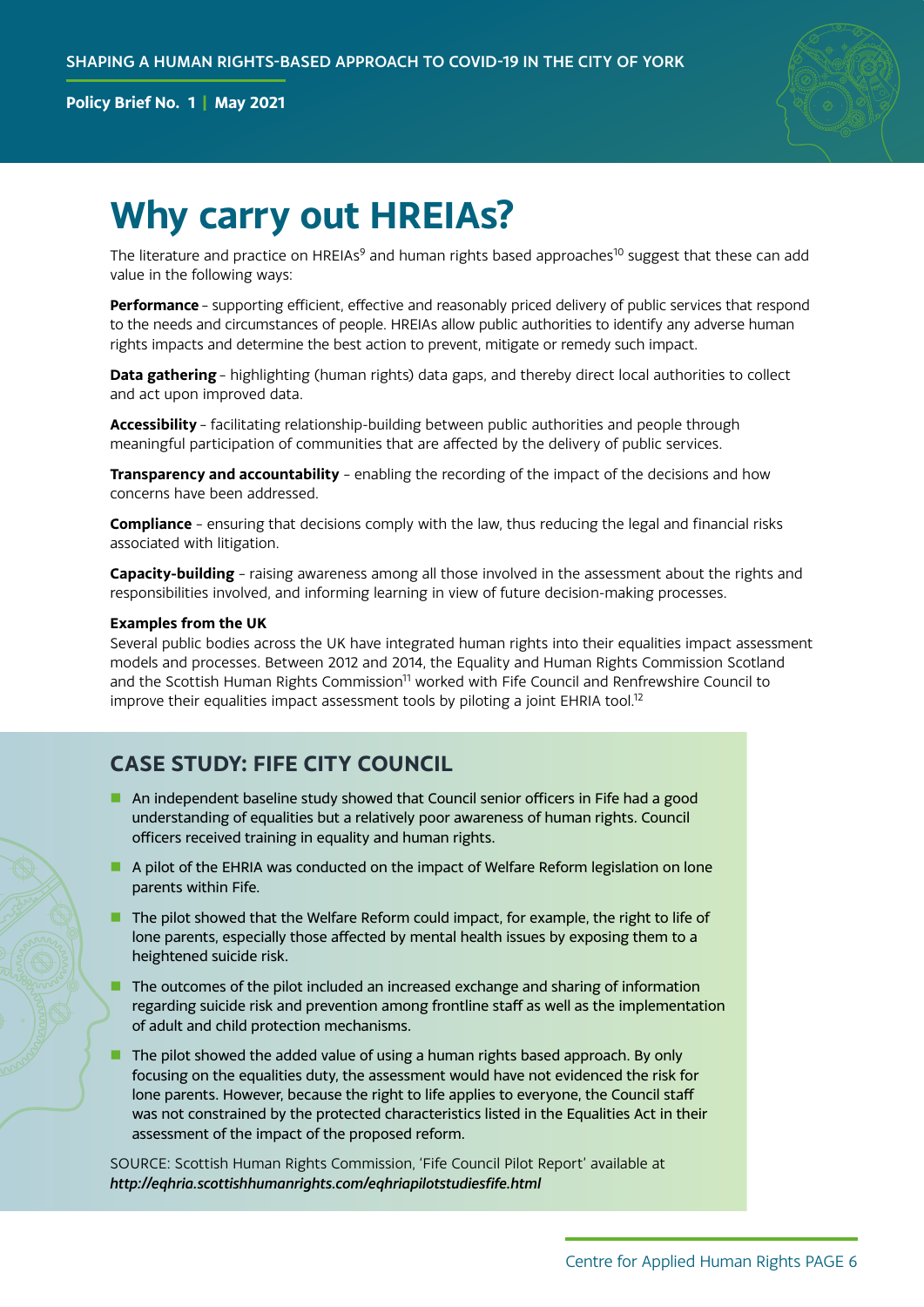

## **Policy recommendations**

- We recommend that the EIA tool currently being developed by the City of York Council is **renamed to become the Human Rights and Equalities Impact Assessment (HREIA) tool, and that it formally draws both on the evidence presented in this Policy Brief and includes an evidencebased framework for systematically assessing the human rights impact of Council policies** – the Aberdeen City Council's EHRIA tool provides a good template to start from because it allows public servants to conduct a right-by-right impact assessment, which is based on publicly available evidence.
- **n** We recommend that the Council's guidance on HREIAs recognises the legal basis for the **human rights component of HREIAs** – assessing the human rights impact of a prospective policy is not simply desirable. Public authorities in the UK have a legal duty not to act in a way that is incompatible with one of the rights included in the Human Rights Act 1998.
- **N** We recommend that any HREIA pilot conducted by the City of York Council is assessed against **the criteria set out in 'Why carry out HREIA?' at page 6** – while there is a normative and limited evidence base for HREIAs, the literature and practice suggest that they can improve the local authority's performance, data gathering, accessibility, transparency and accountability, compliance and capacity-building.
- We recommend that the Council staff receives human rights training adequate to assess the **human rights impact of Council policies** – pilots conducted in Scotland demonstrate that Council staff has often a better understanding of equalities than of human rights.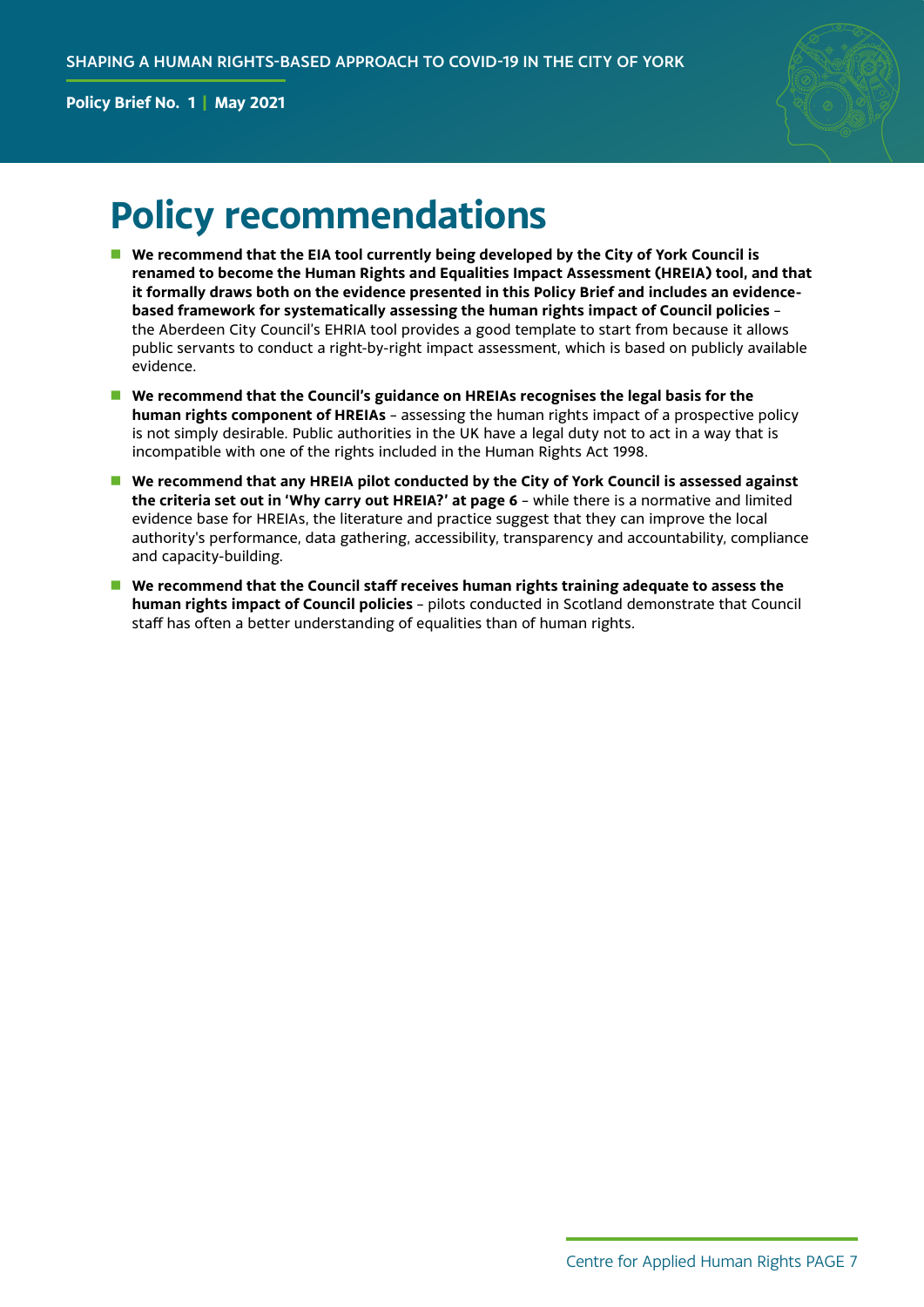

### <span id="page-7-0"></span>**Endnotes**

- [1](#page-1-0) James Harrison and Mary-Ann Stephenson, 'Human Rights Impact Assessment: Review of Practice and Guidance for Future Assessments' (1 June 2010) *Scottish Human Rights Commission* 14; see also Equality and Human Rights Commission, 'Equality and Human Rights Impact Assessment Project', available at *[https://www.](https://www.equalityhumanrights.com/en/advice-and-guidance/equality-and-human-rights-impact-assessment-project) [equalityhumanrights.com/en/advice-and-guidance/equality-and-human-rights-impact-assessment-project](https://www.equalityhumanrights.com/en/advice-and-guidance/equality-and-human-rights-impact-assessment-project)*; Saskia Bakker et al, 'Human Rights Impact Assessment in Practice: The Case of the Health Rights of Women Assessment Instrument (HeRWAI)' (2009) 1(3) *Journal of Human Rights Practice* 436-437; for a wider definition of impact assessments see International Association for Impact Assessment (IAIA), 'What Is Impact Assessment?', available at *https://www.iaia.org/uploads/pdf/What\_is\_IA\_web.pdf.*
- [2](#page-1-0) British Institute for Human Rights, 'Our Assessment of the Human Rights Act in General', available at *[https://](https://www.bihr.org.uk/Handlers/Download.ashx?IDMF=10385e62-c27e-4385-94e8-8d125a07b4f3) [www.bihr.org.uk/Handlers/Download.ashx?IDMF=10385e62-c27e-4385-94e8-8d125a07b4f3](https://www.bihr.org.uk/Handlers/Download.ashx?IDMF=10385e62-c27e-4385-94e8-8d125a07b4f3)*.
- [3](#page-1-0) Scottish Human Rights Commission, 'Why assess human rights impact?', available at *[http://eqhria.](http://eqhria.scottishhumanrights.com/eqhriaBusinesscase.html) [scottishhumanrights.com/eqhriaBusinesscase.html](http://eqhria.scottishhumanrights.com/eqhriaBusinesscase.html)*.
- [4](#page-1-0) Ibid.
- [5](#page-2-0) Scottish Human Rights Commission, 'What is a human rights based approach to policy and decision making?', available at *<http://eqhria.scottishhumanrights.com/eqhriaaddvalpolicy.html>*; Australian Human Rights Commission, 'Human rights based approaches', available at *[https://humanrights.gov.au/our-work/rights-and-freedoms/human](https://humanrights.gov.au/our-work/rights-and-freedoms/human-rights-based-approaches)[rights-based-approaches](https://humanrights.gov.au/our-work/rights-and-freedoms/human-rights-based-approaches)*.
- [6](#page-2-0) Aberdeen City Council, 'Equality and Human Rights Impact Assessments' available at *[https://www.aberdeencity.](https://www.aberdeencity.gov.uk/services/people-and-communities/equality-and-diversity/equality-and-human-rights-impact-assessments) [gov.uk/services/people-and-communities/equality-and-diversity/equality-and-human-rights-impact-assessments](https://www.aberdeencity.gov.uk/services/people-and-communities/equality-and-diversity/equality-and-human-rights-impact-assessments)*.
- [7](#page-4-0) Leicestershire County Council, 'Equality & human rights impact assessments (EHRIAs)', available at *[https://www.](https://www.leicestershire.gov.uk/about-the-council/equality-and-diversity/equality-human-rights-impact-assessments-ehrias/ehria-overview) [leicestershire.gov.uk/about-the-council/equality-and-diversity/equality-human-rights-impact-assessments-ehrias/](https://www.leicestershire.gov.uk/about-the-council/equality-and-diversity/equality-human-rights-impact-assessments-ehrias/ehria-overview) [ehria-overview](https://www.leicestershire.gov.uk/about-the-council/equality-and-diversity/equality-human-rights-impact-assessments-ehrias/ehria-overview)*.
- [8](#page-4-0) Preston City Council, 'Equality analysis and impact assessments', available at *[https://www.preston.gov.uk/](https://www.preston.gov.uk/article/1097/Equality-analysis-and-impact-assessments) [article/1097/Equality-analysis-and-impact-assessments](https://www.preston.gov.uk/article/1097/Equality-analysis-and-impact-assessments)*.
- [9](#page-5-0) See footnote no. 1 above; see also The Danish Institute for Human Rights, 'Human Rights Impact Assessment. Guidance and Toolbox' 13.
- [10](#page-5-0) British Institute for Human Rights, 'The Difference It Makes: Putting Human Rights at the Heart of Health and Social Care', p. 8, available at *[https://www.bihr.org.uk/Handlers/Download.ashx?IDMF=6a2726a4-a220-418f-9f4a-](https://www.bihr.org.uk/Handlers/Download.ashx?IDMF=6a2726a4-a220-418f-9f4a-1fc03ca93cdc)[1fc03ca93cdc](https://www.bihr.org.uk/Handlers/Download.ashx?IDMF=6a2726a4-a220-418f-9f4a-1fc03ca93cdc)*.
- [11](#page-5-0) The Equality and Human Rights Commission Scotland is the Scottish branch of the Equality and Human Rights Commission, the Great Britain's national equality body, which has been awarded an 'A' status as a National Human Rights Institution (NHRI) by the United Nations. It works in partnership with the Scottish Human Rights Commission, which is an independent public body, accountable to the people of Scotland through the Scottish Parliament. The Scottish Human Rights Commission is also accredited as an 'A Status' NHRI within the UN system.
- [12](#page-5-0) Scottish Human Rights Commission, 'Pilot Local Authorities', available at *[http://eqhria.scottishhumanrights.com/](http://eqhria.scottishhumanrights.com/eqhriapilotstudies.html) [eqhriapilotstudies.html](http://eqhria.scottishhumanrights.com/eqhriapilotstudies.html)*.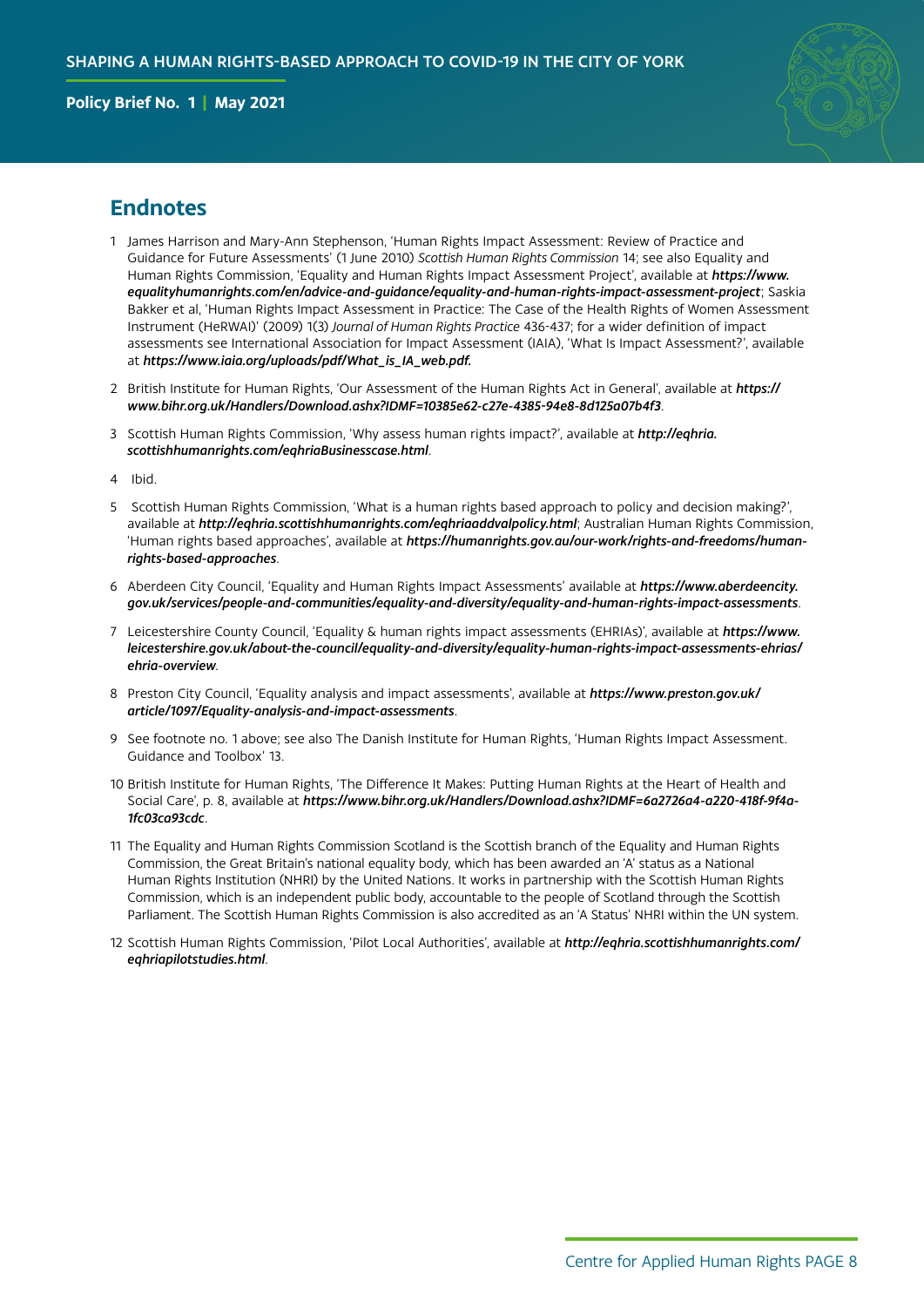

## **About this Project**

**Shaping a Human Rights-Based Approach to COVID-19 in the City of York** – Drawing on York's status as the UK's first human rights city, in July 2020 the City of York Council (CYC) asked the York Human Rights City (YHRC) network, a civil society led partnership working closely with statutory agencies, to submit a COVID-related policy action plan. The remit was to summarise policy lessons from the lockdown, and to ensure that responses to a second wave and COVID's longer term legacy were locally calibrated and better informed by human rights principles. Building on a body of research conducted by the YHRC network as well as the action plan, the Centre for Applied Human Rights undertook a project with the following aims: (i) to understand processes of policy co-creation in the city; (ii) to analyse pathways and obstacles to impact; (iii) to adjust and revise policy recommendations as necessary; and (iv) to aid post-COVID recovery in the city.

The project focuses specifically on two priority areas for research: 1) Co-production: this refers to the co-production of policy and related interventions by CYC and the voluntary sector and community groups in York; and 2) Human Rights and Equalities Impact Assessments (HREIAs) as a process accompanying policy development and implementation, and as a tool for learning, both shaping individual policies/interventions in an ongoing manner and providing a collective resource for learning and reflection.

### **Research Team**

The research is led by Paul Gready and Piergiuseppe Parisi, and it is supported by Marynka Marquez, Emma Jackson and Claire Fox.

## **Author**

Piergiuseppe Parisi is a Research Associate at the Centre for Applied Human Rights and an Associate Lecturer at the York Law School, and he led the 'Shaping a Human Rights-Based Approach to COVID-19 in the City of York' project. He can be contacted at: *[piergiuseppe.parisi@york.ac.uk](mailto:piergiuseppe.parisi@york.ac.uk)*.

## **Acknowledgements**

The author wishes to thank all those who have contributed in various ways to the research for and writing of this policy brief, including Paul Gready, Marilyn Crawshaw, Stephen Pittam, Jan Kilmartin, Will Boardman, Charlie Croft, Marynka Marquez and Emma Jackson.

Support for this project was provided by the Research England's Quality-Related Research Strategic Priorities Fund.

## **ABOUT THE CENTRE FOR APPLIED HUMAN RIGHTS**

The Centre for Applied Human Rights (CAHR) is an interdisciplinary research and teaching centre based at the University of York.

Centre for Applied Human Rights, University of York, Yorkshire House, 6 Innovation Close, York Science Park, York YO10 5ZF, United Kingdom

+44 (0)1904 325830 *[cahr-admin@york.ac.uk](mailto:cahr-admin%40york.ac.uk%20?subject=) [www.york.ac.uk/cahr](https://www.york.ac.uk/cahr/)*